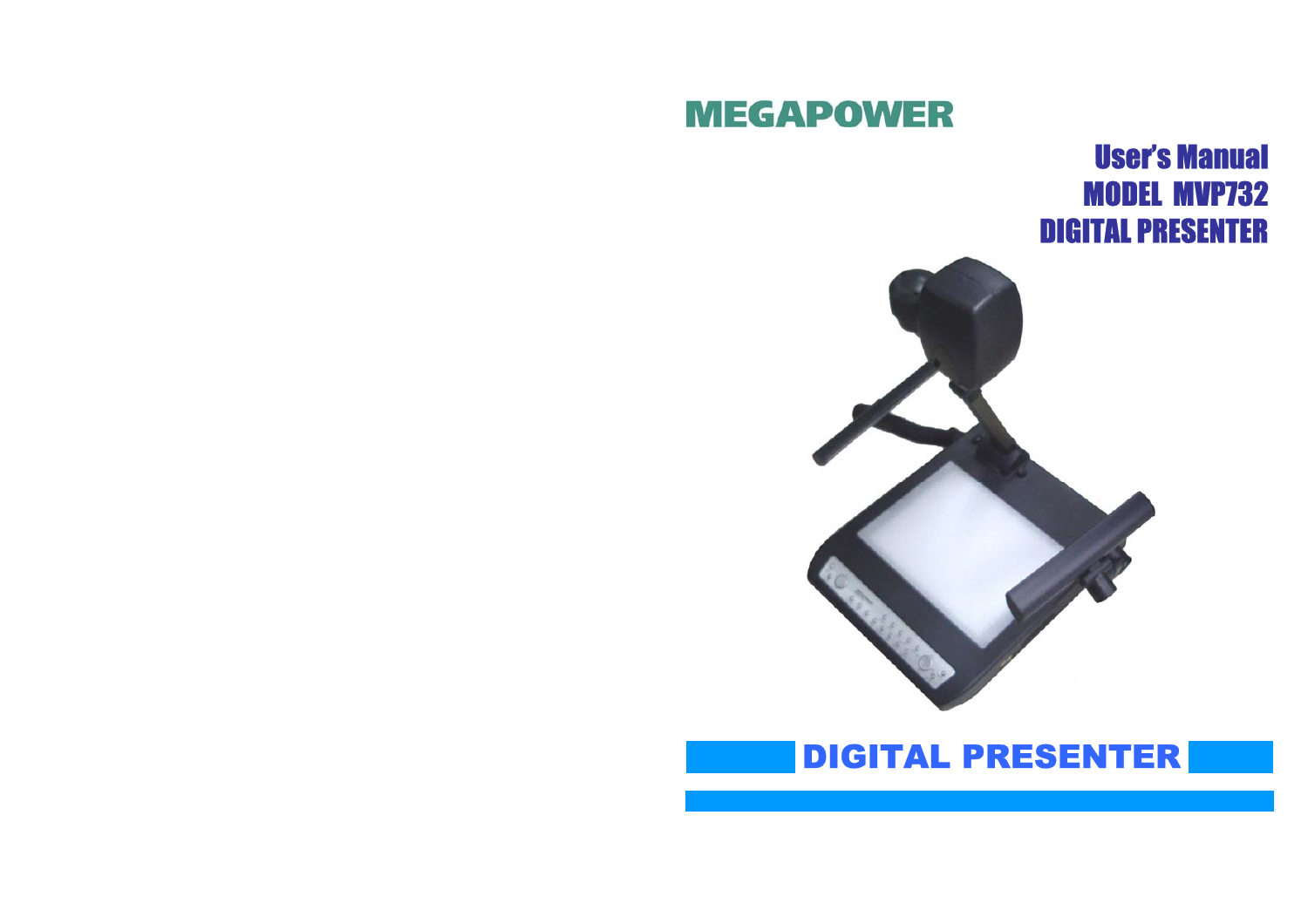# **Chapter 1** Introduction

## 1.1 About Your Digital Presenter

The MVP-732 Digital Presenter is a convenient, versatile, state-of-the-art presentation system. It is an effective and valuable tool for presenting printed material, slides or 3-D objects on a digital display such as plasma monitor or LCD monitor TV etc. or through a multimedia projector onto a large screen. The digital output from the presenter delivers crystal sharp, color rich and extremely stable image. The enlarged display allows large groups to simultaneously view the object clearly and lively, and is particularly well suited for business meetings, conferences and group instruction.

The following lists some of the specific features of the MVP-732 Digital Presenter:-

- Format Compatible: JPEG Photo, MP3 Music, Divx, Xvid, VCD and DVD video Playback
- The 16 times optical motorized zoom together with automatic focusing keeps the displayed object always clearly in focus.
- High sensitivity and low illumination.
- Goose Neck Upper lighting units for even and bright illumination.
- Perfect Positive/Negative function gives very good color reproduction for negatives.
- Image Storage Function (Image Freeze) allows for display of image while changing the displayed object. This is an indispensable feature for professional presentations.
- Stores 8 picture images.
- 90 degrees image rotation plus scrolling.
- Vertical or Horizontal image flip.
- USB for image downloading.
- The Digital Presenter has a RS-232C connector and driver for PC remote control under Microsoft Windows environment.

## 1.2 Safety Information

Please read these instructions before using your Digital Presenter. Failure to comply with these instructions could result in electric shock, fire, personal injury or damage to your Digital Presenter.

#### Power Source

Check the power specification plate on the back of the Digital Presenter. Ensure that your line voltage matches with the rating of the Digital Presenter. The Digital Presenter accepts AC power 100-240V, 50-60 Hz, three-wired type grounded sources. Operate the Digital Presenter only from a three-wired grounding type power source.

# **Chapter 5 Troubleshooting Guide**

If you are having a problem operating the Digital Presenter, firstr make sure you have set it up according to the instruction in Chapter 3. You should also check the adjustments and the INPUT connections. Verify that all power is switched on. Before calling for service, check the troubleshooting suggestions in this chapter.

| Problem                                         | Solutions                                                                                                                                                       |
|-------------------------------------------------|-----------------------------------------------------------------------------------------------------------------------------------------------------------------|
| No image on the Monitor                         | Check VGA cable connections. Check INPUT source<br>selection is correct.                                                                                        |
| Remote Control does not function                | Check that there are no obdyscles between the remote<br>control and the Digital Presenter.<br>Check the batteries in the remote control.                        |
| The Focus cannot be controlled<br>Automatically | Control the focus manually.                                                                                                                                     |
| There is no sound                               | Check that the Audio cable is properly connected to the<br>PC IN port on the rear panel.<br>Check the speaker.                                                  |
| The lights cannot be switched on                | Checkthat the AC power cord is plugged into the wall<br>socket.<br>Check that the light bulb is not damaged.                                                    |
| There is no suoud from the<br>microphone        | Check that the microphone is properly connected to<br>the Microphone Port on the rear panel.<br>Check to ensure that the Microphone is functioning<br>properly. |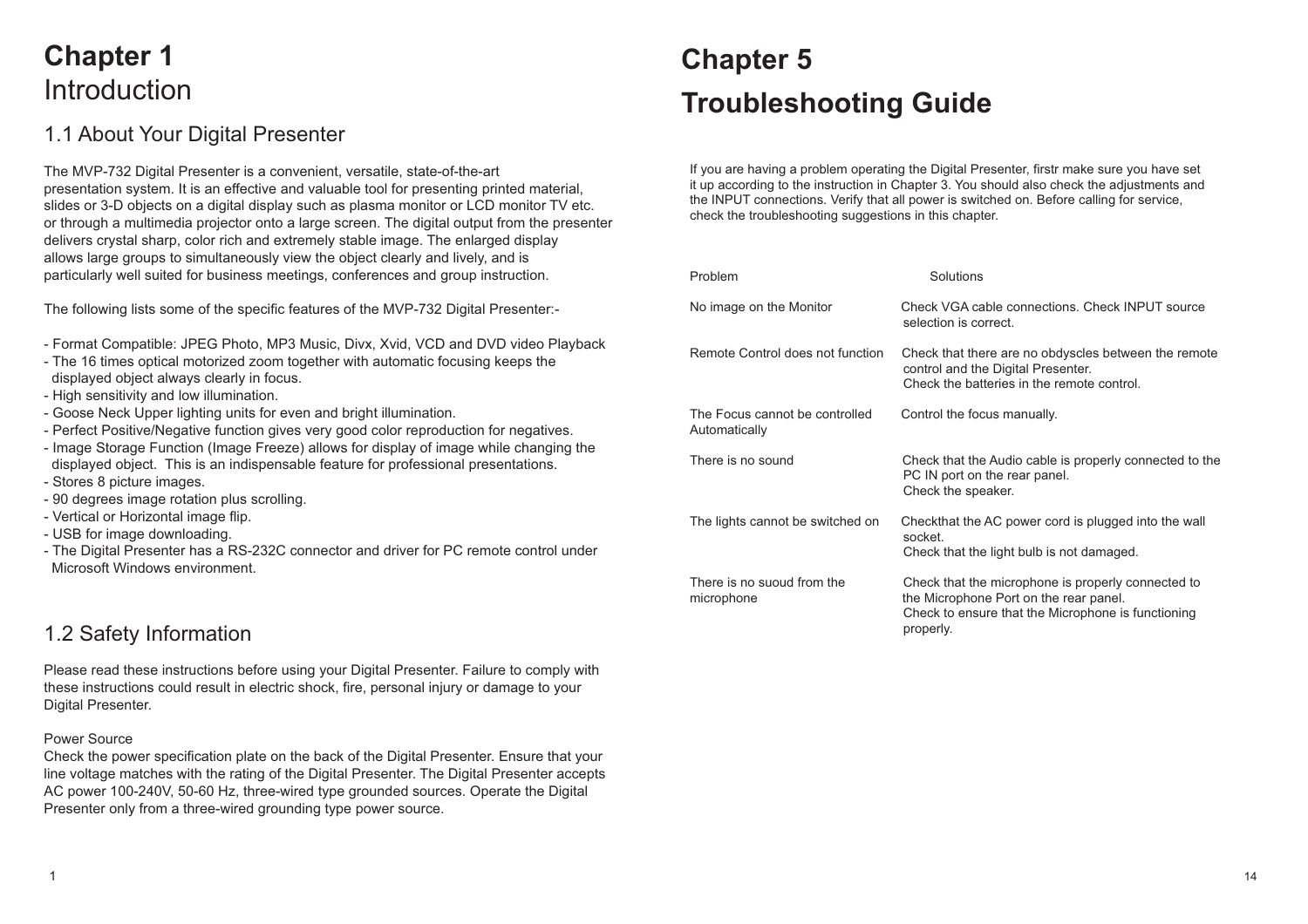# **1.3 System Contents**

Handle your Digital Processor carefully as you remove it from the shipping box.

## **Accessories**



If any included accessories are missing, please contact your dealer immediately.

## **Restoring the Initial Values**

If the color and brightness is not desirable, press "INITIAL" button will restore the initial setting values.



It is recommended that each time the digtital presenter is power on, the "INITIAL" button be pressed to bring the Auto White Balance and Auto Focus etc. back to the initial value for optimum operation.

MVP-732 supports USB 2.0 External Memory card (CF/SD/MMC/MS/XD) and the USB port is on the side of the presenter. As shown below.



Insert external card into the USB port and press "PC/CARD" button, the presenter would read the card.

### **SCREEN MENU**

Press the " " Screen will show the Menu and files stored.

### **ARROW**

**Remote Control**

**Close Up Lens & Lens Cover**

Use the "Up", "Down", "Left" and "Right" arrow buttons to browse the files..

### **ENTER**

Press the "ENTER" button to select the thumbnail files.

### **MENU/SETUP**

Press the "MODE" button to enter the system setup.

### **PREV IMAGE**

Press the " $\blacktriangleleft$ " to show the previous image.

## **NEXT IMAGE**

Press the " $\blacktriangleright$ " to show the next image.

**PLAY/PAUSE**Press the " $\blacktriangleright$   $\blacktriangleright$  " button to start and stop the slideshow of the thumbnail files.

3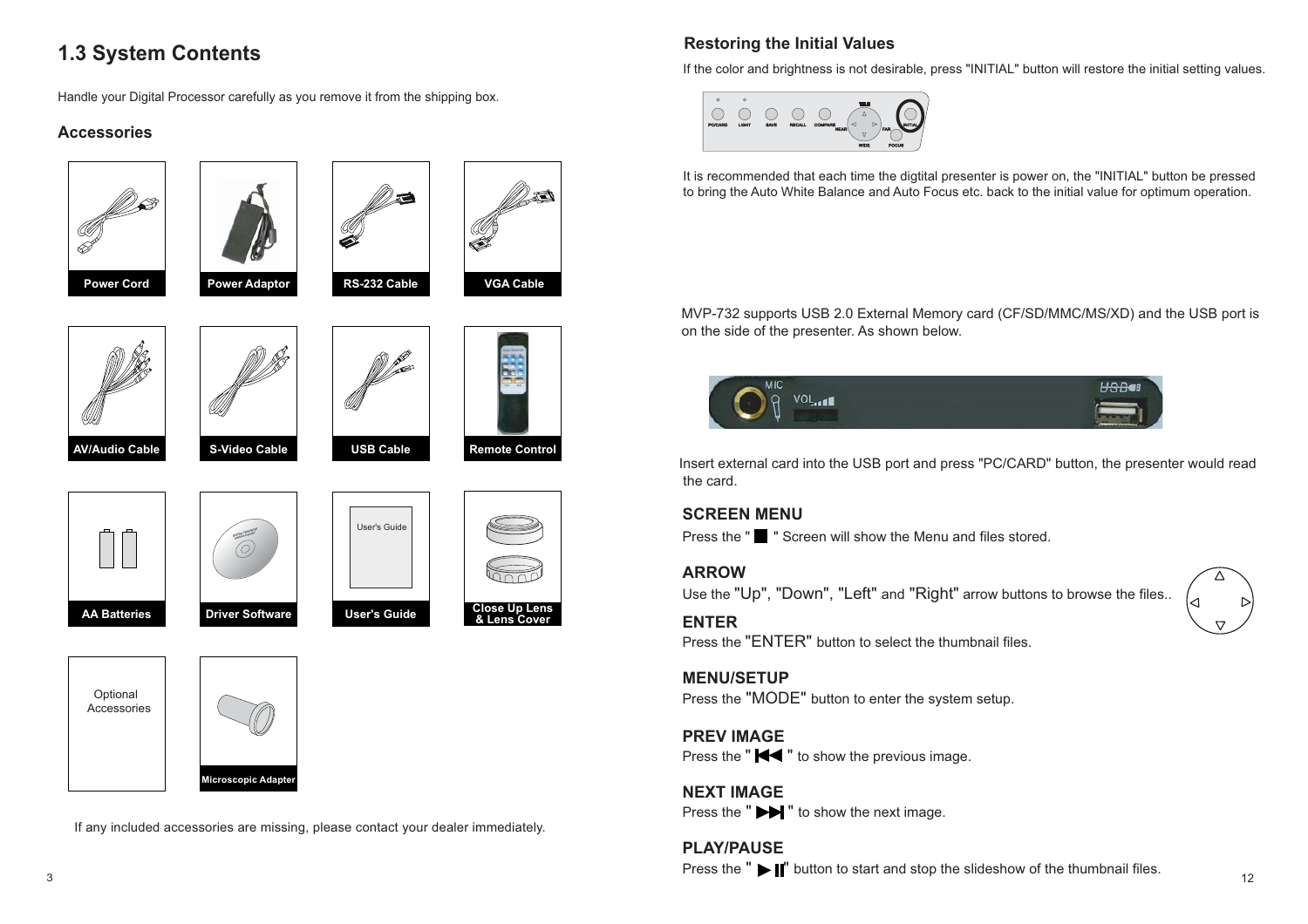- 3. Adjust by rotating the two Upper Lamps to a suitable position.
- 4. Push the Arm Lock Button and slide the arm upward to the preset position.



- 5. Rotate the CCD camera head and adjust its angle to a suitable position.
- 6. Remove the Lens Cover (anticlockwise) and attach other accessories if required.



# **2.2 Connector Panel**

This illustration shows the connector panel on your Digital Presenter. Refer to this figure when connecting the Digital Presenter.



# **3.7 Image Adjustment**

## **Adjusting the Size**

Press the "WIDE" or "TELE" button to change the size of the displayed object.





VISUAL PRESENTER

### **Negative/Positive Film Selection**

If you are viewing negative film, press "NEGATIVE" button to get the right color. Press this button once more to return to the normal state.







Positive Film Negative Film

## **Adjusting the Brightness**

Press "BRIT+/-" to change the brightness of the image.



TELE

### **Adjusting the Focus**

Press "FOCUS" to automatically adjust the focus. Press "FAR" or "NEAR" to adjust the focus.



## **Image Rotate**

Press "ROTATE" button to rotate the image vertically.





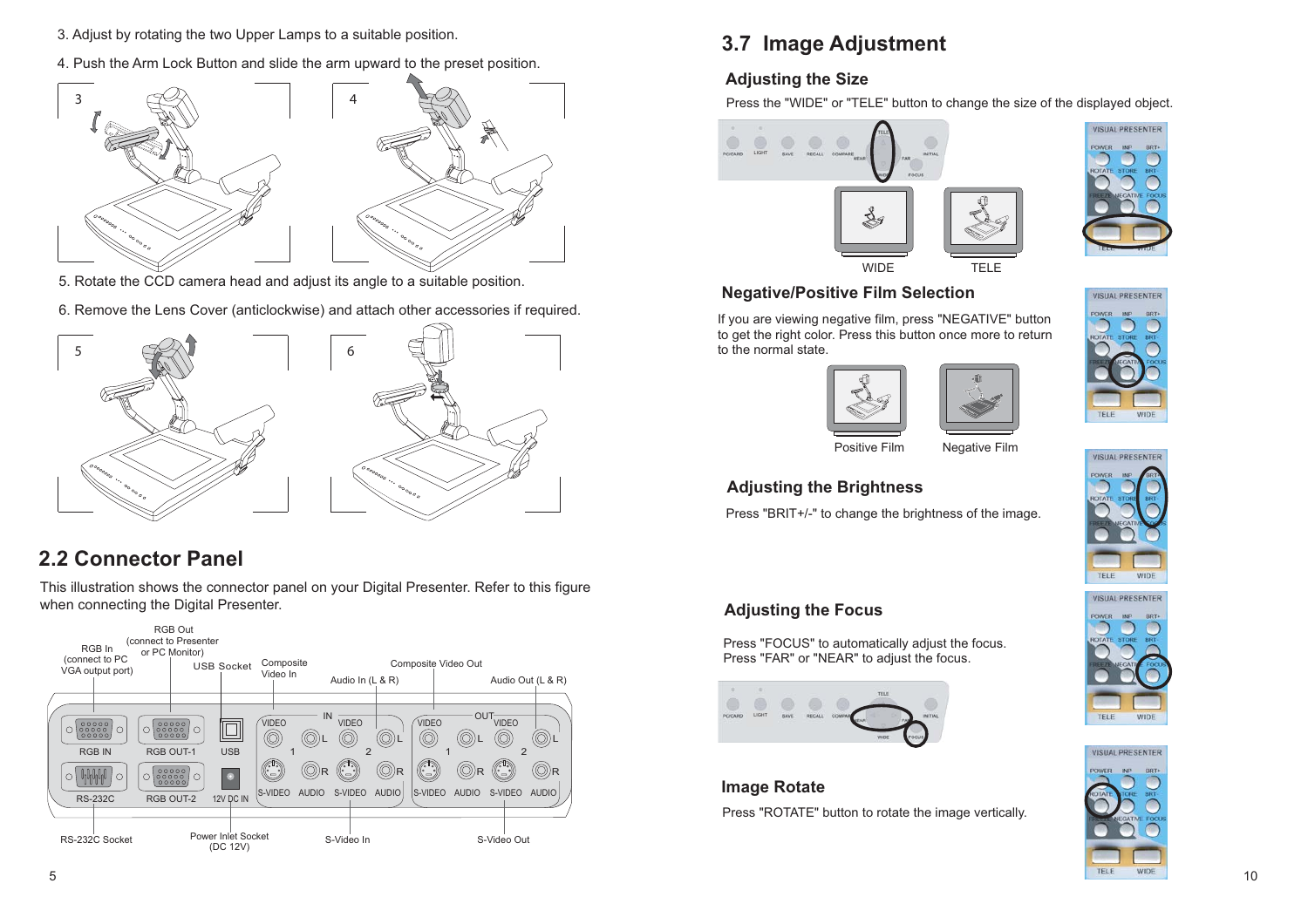## **3.2 Remote Control**

The following describes the control button on the remote control of the Digital Presenter.



| $\mathbf{1}$    | <b>POWER</b>    | turns Power to the digital Presenter On/Off |
|-----------------|-----------------|---------------------------------------------|
| 2               | INP             | selects Video signal:- Video 1, Video 2     |
| 3               | BRIT+           | increases the brightness of the image       |
| 4               | <b>ROTATE</b>   | switches image from Left to Right           |
| 5               | <b>STORE</b>    | stores images                               |
| 6               | BRIT-           | decreases the brightness of the image       |
|                 | <b>FREEZF</b>   | freezes the current image                   |
| 8 <sup>1</sup>  | <b>NEGATIVE</b> | negative function button                    |
| -9              | FOCUS           | automatically adjusts focus to mantain a    |
|                 |                 | sharp image                                 |
| 10 <sup>1</sup> | <b>TELE</b>     | zooms in and enlarges size of object        |
| Ú۱              | WIDF            | zooms out and reduces size of object        |
|                 |                 |                                             |

# **3.3 PC Control (USB) & RS-232C Control Setup**





Notebook

Use the USB cable to connect the USB port of the digital presenter and the PC. Install the USB Driver Software onto the PC. Presenter can be controlled by the PC via the USB port

Use the RS-232C cable to connect the RS-232C port of the digital presenter to COM1 port on the PC. The Digital Presenter can be controlled via the RS-232C through the installed RS232C driver software.

# **3.4 RS-232C Control Operation**

Load the RS-232C Driver Software onto any folder on the hard disk of the PC. Execute the driver to activate the RS-232C control software.

The RS-232C control window will be displayed on the PC. The use is identical to the buttons on the digital presenter or remote control.

The application software is compatible with Win98, WinME, Windows 2000 & Windows XP.

## **3.5 Connecting to External Equipments**

### **Connecting to PC Monitor or Multimedia Projector**



S-Video Cable: A better image will be obtained through the S-Video signal, which only A better image will be obtained through the 0-video signal, which only a sellivers internal signal from the Visual Presenter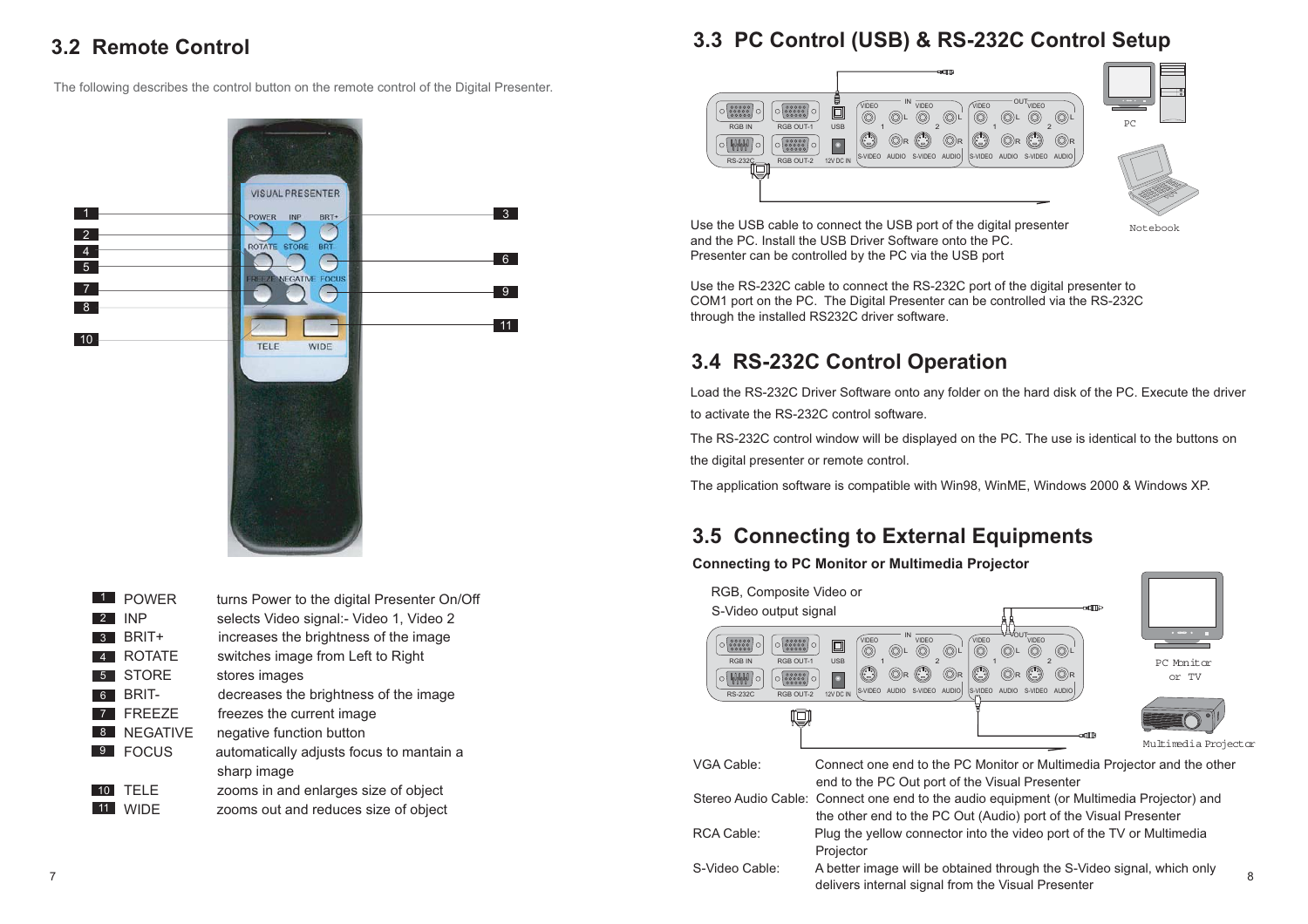

Notebook

Connect one end of the VGA cable to the PC (or notebook) VGA out put port and the other end to the VGA IN on the Digital Presenter. The VGA signal from the PC or notebook can then be selected through the Digital Presenter.

## **3.6 Operating the Digital Presenter**

- 1. Setup the digital presenter on a flat surface and connect it to a proper AC power source.
- 2. Connect the required external equipment to the digital presenter.
- 3. Switch the Power ON/Off switch on the rear panel to ON position. Switch on the external equipment such as notebook or multimedia projector.
- 4. Check to ensure that the cables are properly connected. Press "RGB" button to select the desired source to be displayed. The default selection is Body or Internal source.
- 5. Place the object or document to be displayed on the base platform. Adjust the camera head so it is directed towards the object.
- 6. If necessary, remove the close up lens. This depends on the distance of the object from the camera. If the object is placed on the base platform, then the close up lens must be used. If the object exceeds this distance, then remove the close up lens from the camera.
- 7. Light Source Selection: select the light source by pressing LIGHT to obtain the best image. In a dark environment, please select and turn on the upper lights. When displaying positive or negative film, press LIGHT to turn on the base light. Off---Upper Light---Base Light---Off-
- 8. Focus Adjustment: in most cases, the CCD camera will automatically adjust the focus to get a clear and sharp image. In critical situation when it does not deliver a very sharp image, press FOCUS button to activate the automatic focus function again. If this still does not produce the best result, use manual focus by pressing "FAR" or "NEAR" to get a sharp image.
- 9. Freezing of image: press the "FREEZE" button to freeze the current image of the CCD camera. The image can then be studied and viewed clearly. Press "FREEZE" button to cancel the freeze function.
- 10. Selecting External Equipment: selects the external equipment as the source for display through the RGB OUT port of the Digital Presenter. If no image is displayed, please check that the cables are properly connected. Press "RGB" button on ther remote control to select the desired source for display.

# **Chapter 3 Using the Digital Prsesnter**

# **3.1 Control Panel**

The following describes the control button on the control panel of the Digital Presenter.

 $\circ$  $\sim$  $\bigcap$  $\mathbb{Q}$ **EOOL** 

## **FUNCTION OF BUTTONS**

| <b>MODE</b>    | Media Card menu setup                                   |
|----------------|---------------------------------------------------------|
| <b>ENTER</b>   | Selects the image when use Media Card                   |
| ≎∗             | Selects the images when Media Card display              |
| КV             | Show "PREV" the Card image                              |
| ÞЫ             | Show "NEXT" the Card image                              |
| ÞН             | Toggles between Play or Pause the Card Images           |
|                | Enter the Media Card menu or Stop image                 |
| PC / CARD      | Selects RGB signal:- internal, VGA and Media Card       |
| <b>LIGHT</b>   | Selects Light sources:- Upper Light, Base Light and Off |
| <b>SAVE</b>    | Stores images                                           |
| <b>RECALL</b>  | Recalls stored images                                   |
| <b>COMPARE</b> | Split screen display for comparison                     |
| <b>TELE</b>    | Zooms In and Enlarges size of object                    |
| <b>WIDE</b>    | Zooms Out and Reduces size of object                    |
| <b>NEAR</b>    | Focus In                                                |
| <b>FAR</b>     | Focus Out                                               |
| Focus          | Automatically adjusts focus to maintain a sharp image   |
| <b>INITIAL</b> | Restores the initial value                              |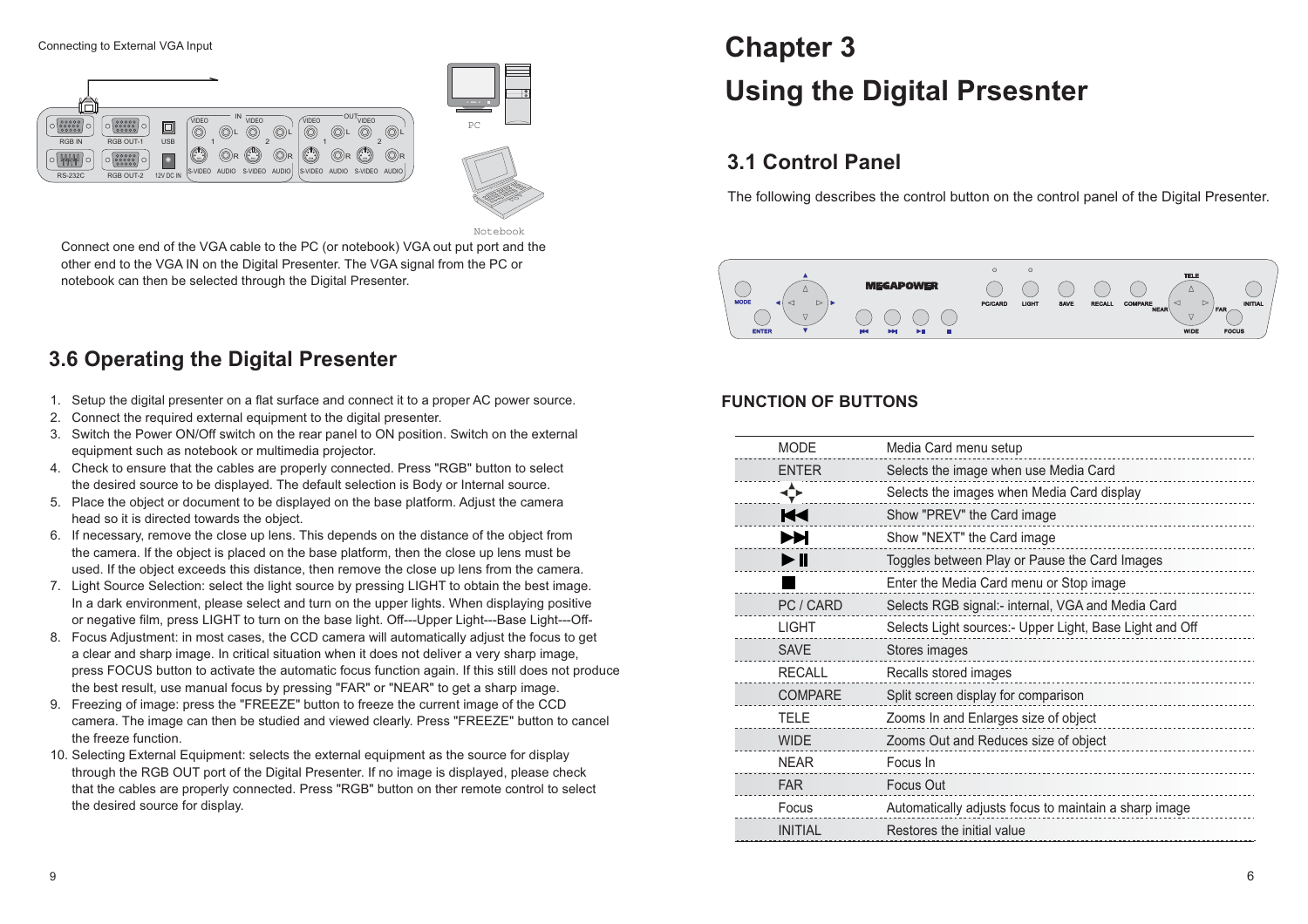## **Save Image**

You can store up to 8 images in the digital presenter. When required these 8 images can be retrieved one by one on screen.





Press " SAVE" or "STORE" button to store the current image into the memory of the digital presenter. Each time the "SAVE" or "STORE" button is pressed, another image is stored. When all the 8 images are stored, the next saved image will overwrite the first image.

Note: due to the data size of the stored image, it may take up to 1-2 second to save one image.

### **Image Retrieval**

Press "RECALL" button to display the stored image. Press "RECALL" button to retrieve the stored images one after the other.





## Press RECALL

### **Freeze Image**

Press the "FREEZE" button to freeze the current image display. Press the "FREEZE" button again to exit this mode.





### **Compare Image**

Press "COMPARE" button to freeze image on the right hand side. Press "COMPARE" button to freeze image on the top half and press "COMPARE" button again to exit this mode.



![](_page_6_Picture_18.jpeg)

side freeze

Image

![](_page_6_Picture_19.jpeg)

 Top half side freeze

![](_page_6_Picture_20.jpeg)

# **Chapter 2 Installation**

## **2.1 Structure**

![](_page_6_Picture_23.jpeg)

1. Pull the Main Lock Switch towards the front and pull the arm up to the preset position.

2. Lift up the two Goose Neck Upper Lamps.

![](_page_6_Picture_26.jpeg)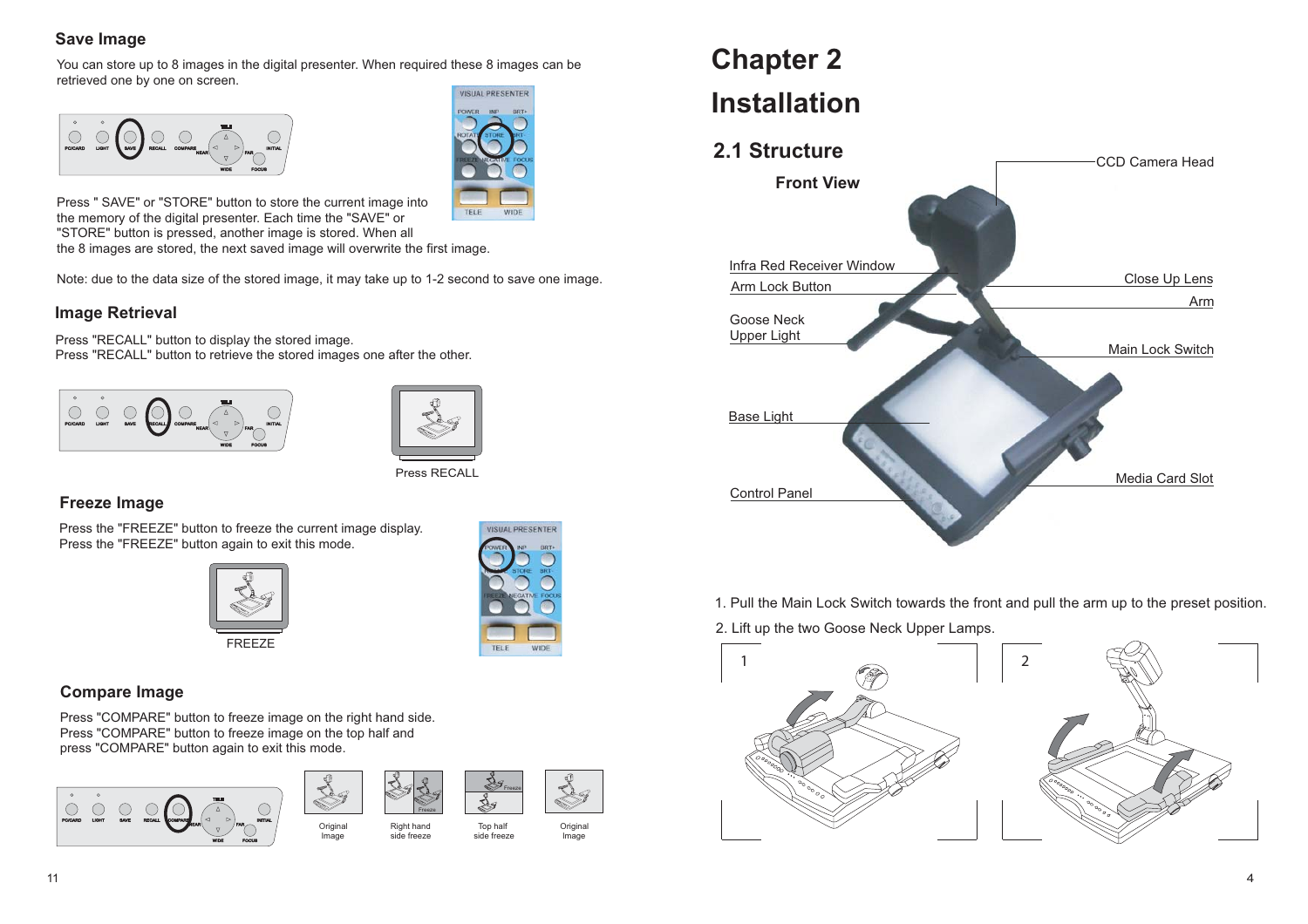# **Chapter 4 Care and Maintenance**

The information in this chapter describes how to care for and prevent accidental damage to your Digital Presenter . You should treat your Digital Presenter with the same care you would give to any other valuable equipment.

# **4.1 Cleaning the Digital Presenter Housing**

**DO NOT** try to service the Digital Presenter. Except for the lamps, the interior of the Digital Presenter contains no user-serviceable parts. Refer all Digital Presenter servicing to your dealer. Failure to do so can result in serious personnel injury or damage to the Digital Presenter.

**DO NOT** clean the housing with organic solvents, such as those containing acetone. Wipe the exterior of the housing wiht a soft, damp cloth. Protect the Digital Presenter from rain, snow or extreme temperature.

## **4.2 Cleaning the CCD Camera Lens**

To clean the camera lens:

- 1. Remove the lens cover and set it aside.
- 2. Apply a non-abrasive glass cleaner to a soft, dry cleaning cloth. Be careful not to use exessive amount of liquid glass cleaner. Also, do not use abrasive cleaners, solvents, or other harsh chemicals that might scratch the lens.
- 3. Lightly wipe the cleaning cloth over the lens from center to the edge in circular motion.
- 4. Replace the lens cover.

## **4.3 Transporting the Digital Presenter**

The Digital Presenter is a highly sophisticated piece of electronic equipment that is sensitive to impact, excessive heat, cold and humidity. When transporting the Digital Presenter, use a protective carrying bag or use the original packing carton to minimize shock and impact.

Store and transport the Digital Presenter at temperature between 0 and 140 degrees Fahrenheit (-17 to 60 degrees Centigrade). Avoid storage in automobiles during seasonal temperature extremes. Automobile interior temperatures can exceed 160 degree Fahrenheit (70 degrees Centigrade) in summer. If the Digital Presenter has been exposed to extremely hot, cold or humid conditions, allow it to stand at room temperature for 30 minutes befroe use.

#### Power cord

Use only the power cord supplied with the Digital Presenter. Do not use the power cord if it has become damaged or frayed. For a replacement power cord, contact your authorized dealer.

Do not allow anything to rest on the power cord. Do not place this projector where the cord may be abused by persons walking on it.

#### **Grounding**

This Digital Presenter is grounded through the conductor of the power cord. To avoid electric shock, plug the power cord into a properly wired receptacle. Do not defeat the safety purpose of the grounding type plug.

#### Fuse

Use only fuse of correct type, voltage rating, and current rating as specified on the fuse holder.

#### **Overloading**

Do not overload wall outlets and extension cords as this can result in the risk of fire or electric shock.

#### Cabinet Slots

Never insert objects of any kind into the Digital Presenter through cabinet slots as they may touch dangerous voltage points or short out parts that could result in a risk of fire or electric shock.

#### Liquid Spills

Do not set drinks or other liquids on top of the Digital Presenter. Do not place the Digital Presenter near water, for example, near a bathtub, washbowl, kitchen, sink, or laundry tub, in a wet basement, or near a swimming pool. Spilled liquids can flow inside the Digital Presenter and cause damage.

#### Repair

Do not disassemble the Digital Presenter. Take it to an authorized technical staff when service or repair work is required. Opening or removing the cover may expose you to dangerous voltages or other risks. Incorrect re-assembly can cause electric shock when the appliance is subsequently used.

#### Technical Service

Unplug this Digital Presenter from the wall outlet and refer servicing to authorized technical staff under the following conditions:

- 1. When the power cord or plug is damaged or frayed.
- 2. If liquid has been spilled into the Digital Presenter.
- 3. If the Digital Presenter has been exposed to rain or water.
- 4. If the Digital Presenter does not operate normally by following the operating instructions. Adjust only those controls, which are covered by the operating instructions. Improper adjustment of other controls may result in damage and will often require extensive work by the authorized technical staff to restore the Digital Presenter to normal operation.
- 5. If the Digital Presenter has been dropped or the cabinet has been damaged.
- 6. If the Digital Presenter exhibits a distinct change in performance.